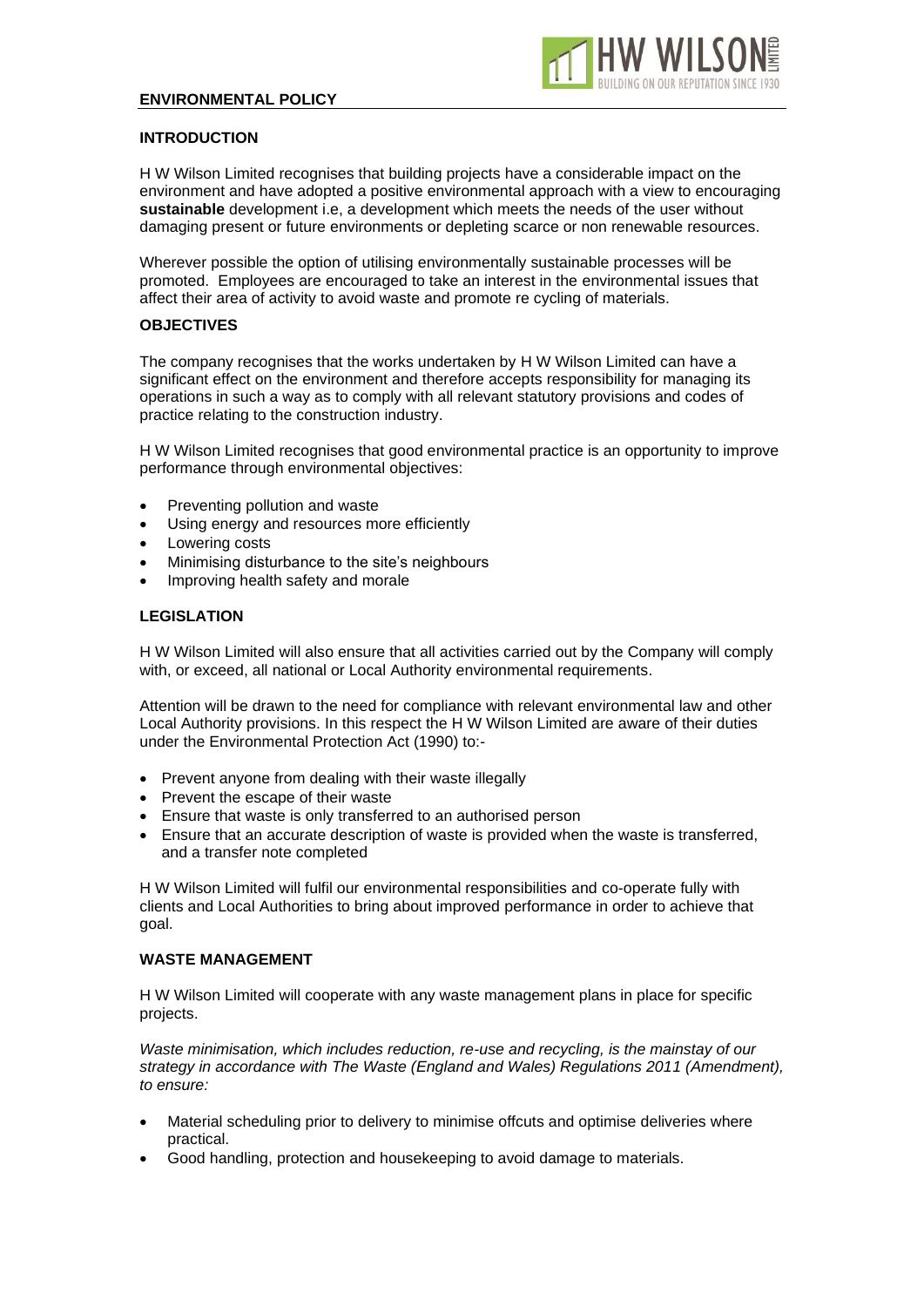

## **WASTE MANAGEMENT (CONTINUED)**

• Recycling of packaging materials where feasible in accordance with suppliers instructions and any Producer Responsibility Obligations (Packaging Waste) Regulations 2007 (Amendment)

*Where it is unavoidable to produce waste it must be:*

- Appropriately handled by competent/licensed operators
- Segregated where feasible to aid recycling
- Promptly placed in the correct disposal area, stockpile or receptacle. Where licensed recycling centres are used for the disposal of materials it is ensured that different components are separated and disposed of at relevant parts of the facility e.g. wood, plastics, paints etc.
- Disposed of in accordance with Section 34(1) of Part II of The Environmental Protection Act 1990, Waste Duty of Care and The Special Waste (Amendment) Regulations 1996 (Amendment) with documentation retained

### **CONSERVATION OF ENERGY**

The use of energy during the construction of a project requires monitoring and review to establish measures to avoid using resources, power etc. unnecessarily.

Staff are encouraged to use public transport where this is practicable and to share company vehicles rather than travelling to sites individually.

An effort is made to rationalise the delivery of materials to sites and to order in bulk to avoid multiple deliveries where this is possible and cost effective.

Energy conservation is also a priority at the company offices where wasted energy is discouraged and low energy use equipment and fittings are employed.

#### **Use of Energy and Water**.

Wherever practicable materials, plant and equipment will be provided on the basis that they:

- Are thermally efficient
- Consume low levels of energy and water
- Are evaluated against design requirements in order to reduce environmental impact

#### *Plant, equipment and transport must be:*

- Energy efficient modern units of optimum power and water consumption for the task
- Maintained in accordance with the manufacturer's instructions
- Operated by trained operatives
- Operated within site speed limits and switched off when not in use

## **CONTROL OF POLLUTION**

#### **Emissions to Air.**

Wherever practicable plant, transport and equipment shall be provided to ensure effective protection of air quality from emissions

#### *Materials will be:*

- Delivered in planned optimal loads
- Contained to minimise dust during transportation and operations
- Assessed for COSHH implications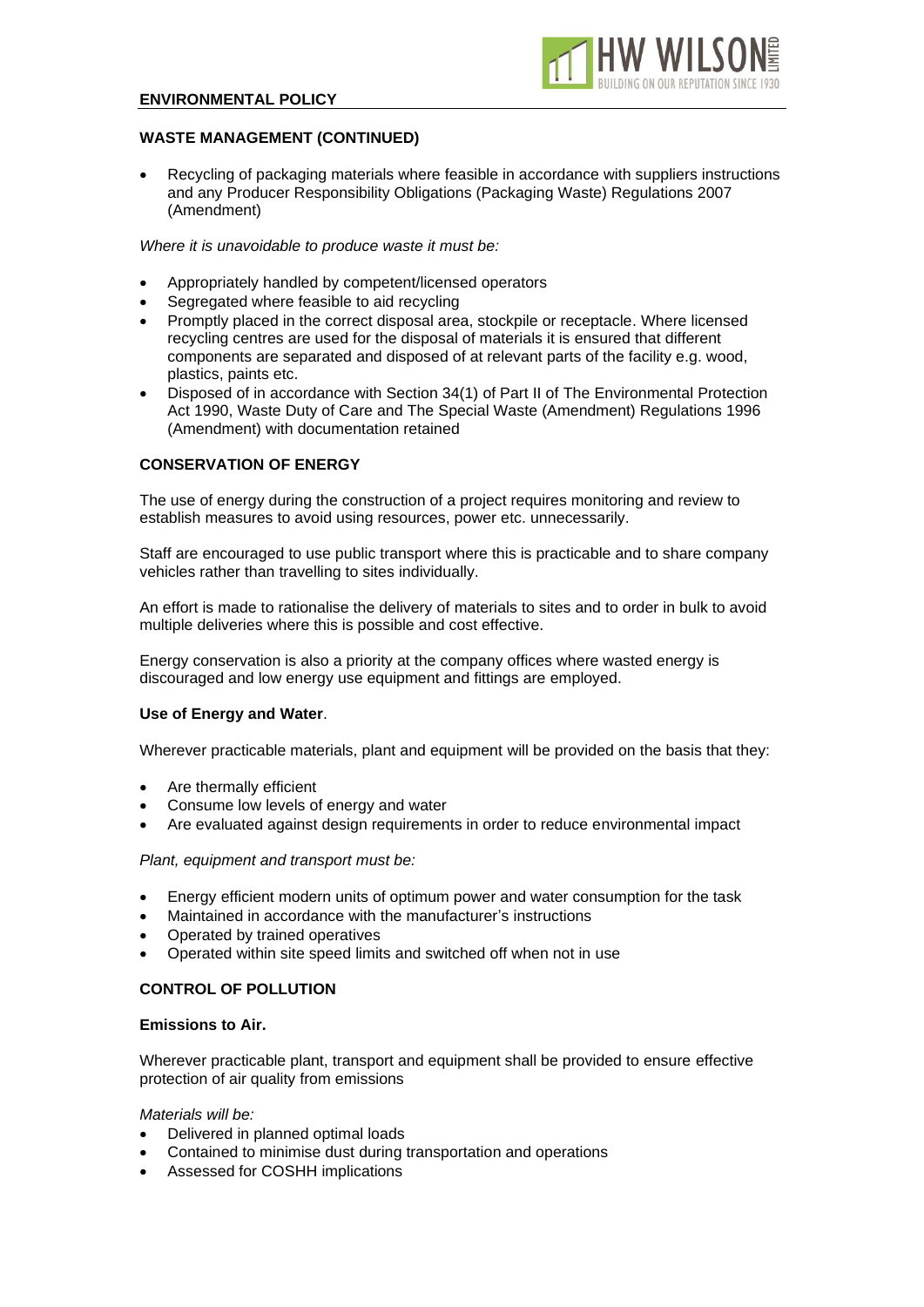

# **CONTROL OF POLLUTION (CONTINUED)**

*Site operations will be planned to ensure:*

- Minimal use of construction plant
- Plant, equipment and transport are properly maintained.
- Plant and transport is switched off when not in use.
- Electrical rather than diesel equipment is used where practical
- Fumes, dusts and odours are minimised and where unavoidable contained.

#### **Discharges to Water and Land**

Discharges to controlled waters or land will only be allowed where discharge consent have been agreed with the relevant authority at the specific site or project. Arrangements will be made for the correct storage and use of materials and substances, in order to prevent contamination of the soil, air and watercourses, flora, fauna or human beings.

#### **Nuisance**

*Noise and vibration disturbance shall be reduced by:*

- Avoiding the use of noise/vibration generating plant where possible
- Working within agreed hours
- Using well maintained, modern equipment suitable for the process
- Locating any noisy plant to avoid disturbance to neighbours

#### *Disturbance to the local community will also be minimised by:*

- Using agreed access and egress points
- Parking in designated areas
- Adhering to traffic and pedestrian management schemes

## **PLANNING WORK TO BE UNDERTAKEN**

*H W Wilson Limited will make a positive impact on the environment by:*

- Briefing all operatives on site specific environmental issues
- Attending any client induction briefings
- Integrating environmental issues into risk assessments and method statements
- Following agreed environmental working practices
- Maintaining a commitment to planting 100 trees each year from 2020-2030
- Maintaining a commitment to avoiding the use of landfill for its waste each month

## **SELECTION OF MATERIALS**

Where H W Wilson Limited has influence upon the selection of materials certain environmental factors must be recognised for example:-

- Use of recycled material where practicable
- Use of natural in preference to highly processed materials.
- Using timber which is sourced from well managed forests.
- Avoiding on-site preservative treatment of timber to minimise health and pollution risks
- The use of paints which have no or low amounts of organic solvents.
- Standardisation and modular sizing for waste reduction
- Pre-scheduling of cut to length components
- Recycling capability at end of useful life